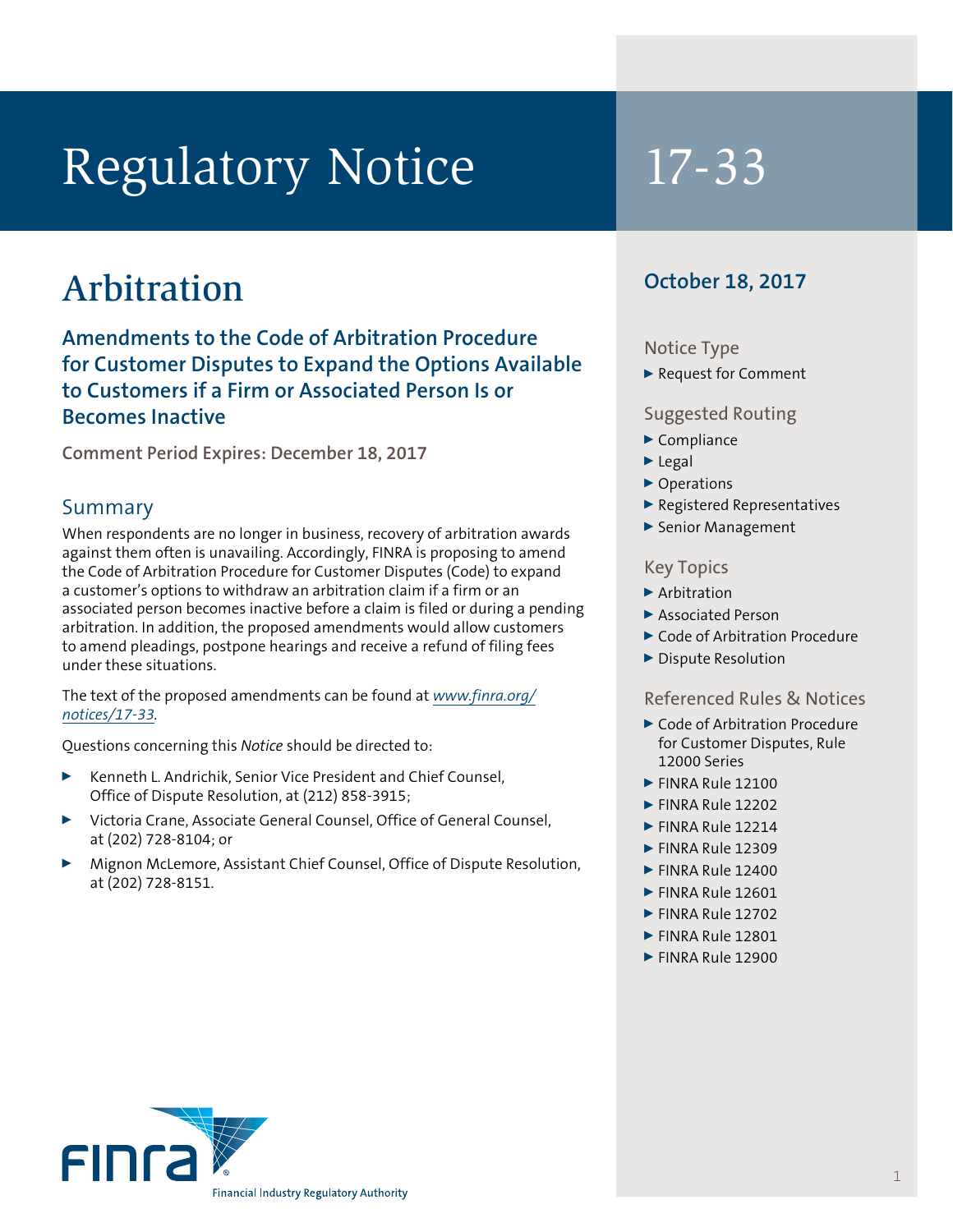#### Action Requested

FINRA encourages all interested parties to comment on the proposal. Comments must be received by December 18, 2017.

Member firms and other interested parties can submit their comments using the following methods:

- <sup>0</sup> Emailing comments to *pubcom@finra.org*; or
- $\blacktriangleright$  Mailing comments in hard copy to:

Marcia E. Asquith Office of the Corporate Secretary FINRA 1735 K Street, NW Washington, DC 20006-1506

To help FINRA process and review comments more efficiently, persons should use only one method to comment on the proposal.

**Important Notes:** The only comments that FINRA will consider are those submitted pursuant to the methods described above. All comments received in response to this *Notice* will be made available to the public on the FINRA website. Generally, FINRA will post comments as they are received.<sup>1</sup>

Before becoming effective, a proposed rule change must be authorized for filing with the Securities and Exchange Commission (SEC) by the FINRA Board of Governors, and then must be filed with the SEC pursuant to Section 19(b) of the Securities Exchange Act of 1934 (SEA). 2

#### Background & Discussion

FINRA has implemented a number of changes to its arbitration program that expand the options available to a customer when dealing with those member firms or associated persons who are responsible for most unpaid awards—firms and associated persons who are no longer in business either at the time the claim is filed or at the time of the award.<sup>3</sup>

When a customer claimant first files an arbitration claim, FINRA staff alerts, by letter, the customer claimant when the respondent firm or broker is no longer in business. FINRA also informs the customer that awards against such firms or brokers have a much higher incidence of non-payment and that FINRA has limited disciplinary authority over inactive firms or associated persons that fail to pay arbitration awards. Thus, the customer knows before pursuing the claim in arbitration that collection of an award may be more difficult. In addition, upon learning that the respondent firm or associated person is inactive, a customer may determine to amend his or her claim to add other respondents from whom the customer may be able to collect should the claim go to award.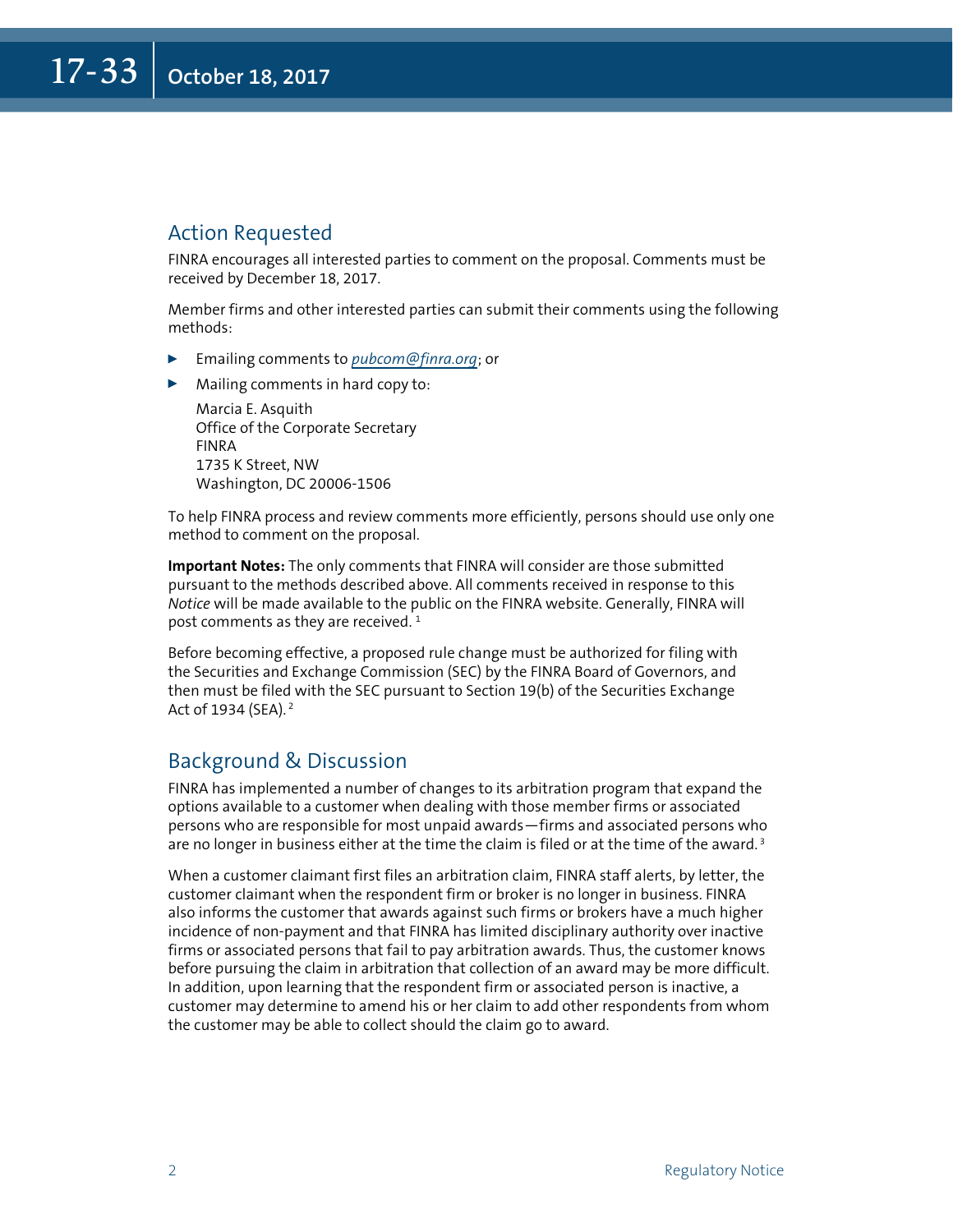As discussed in more detail below, FINRA is proposing to amend the Code to expand further the options available to customers in situations where a firm becomes inactive during a pending arbitration, or where an associated person becomes inactive either before a claim is filed or during a pending arbitration. FINRA is also proposing to amend the Code to allow customers to amend pleadings, postpone hearings, and receive a refund of filing fees under these situations.4

#### **A. Arbitrating Claims Against Inactive Members and Associated Persons**

Currently, under FINRA Rule 12202 (Claims Against Inactive Members), a customer's claim against a firm whose membership is terminated, suspended, cancelled or revoked, or that has been expelled from FINRA, or that is otherwise defunct, is ineligible for arbitration unless the customer agrees in writing to arbitrate after the claim arises. In these situations, the customer is able to evaluate the likelihood of collecting on an award and make an informed decision whether to proceed in arbitration, to file the claim in court or to amend his or her claim to add other respondents from whom the customer may be able to collect should the claim go to award, regardless of whether the customer signed a predispute arbitration agreement.<sup>5</sup> Accordingly, claims against inactive firms proceed in arbitration only at the customer's option.<sup>6</sup>

The Code does not address situations, however, where a member firm becomes inactive during a pending arbitration. In addition, the Code does not provide specific procedures for a customer to withdraw, and file in court, a claim against an associated person whose registration FINRA has terminated, revoked or suspended either before the customer files a claim or during a pending arbitration.

Accordingly, FINRA is proposing to amend FINRA Rule 12202 to expand a customer's option to withdraw a claim to situations where a member becomes inactive during a pending arbitration, or where an associated person becomes inactive either before a claim is filed or during a pending arbitration. Under the proposal, FINRA Rule 12202 would specify that a customer's claim against an inactive associated person, as defined, is ineligible for arbitration unless the customer agrees in writing to arbitrate after the claim arises. In addition, FINRA Rule 12202 would specify that if a member or an associated person becomes inactive during a pending arbitration, FINRA would notify the customer of the status change, and provide the customer with 60 days to withdraw the claim(s) with or without prejudice.<sup>7</sup>

Similar to the current rules and procedures relating to claims filed against inactive members, the proposed amendments would allow the customer to evaluate the likelihood of collecting on an award and make an informed decision whether to proceed in arbitration, to file the claim in court or to amend his or her claim to add other respondents from whom the customer may be able to collect should the claim go to award, regardless of whether the customer signed a predispute arbitration agreement.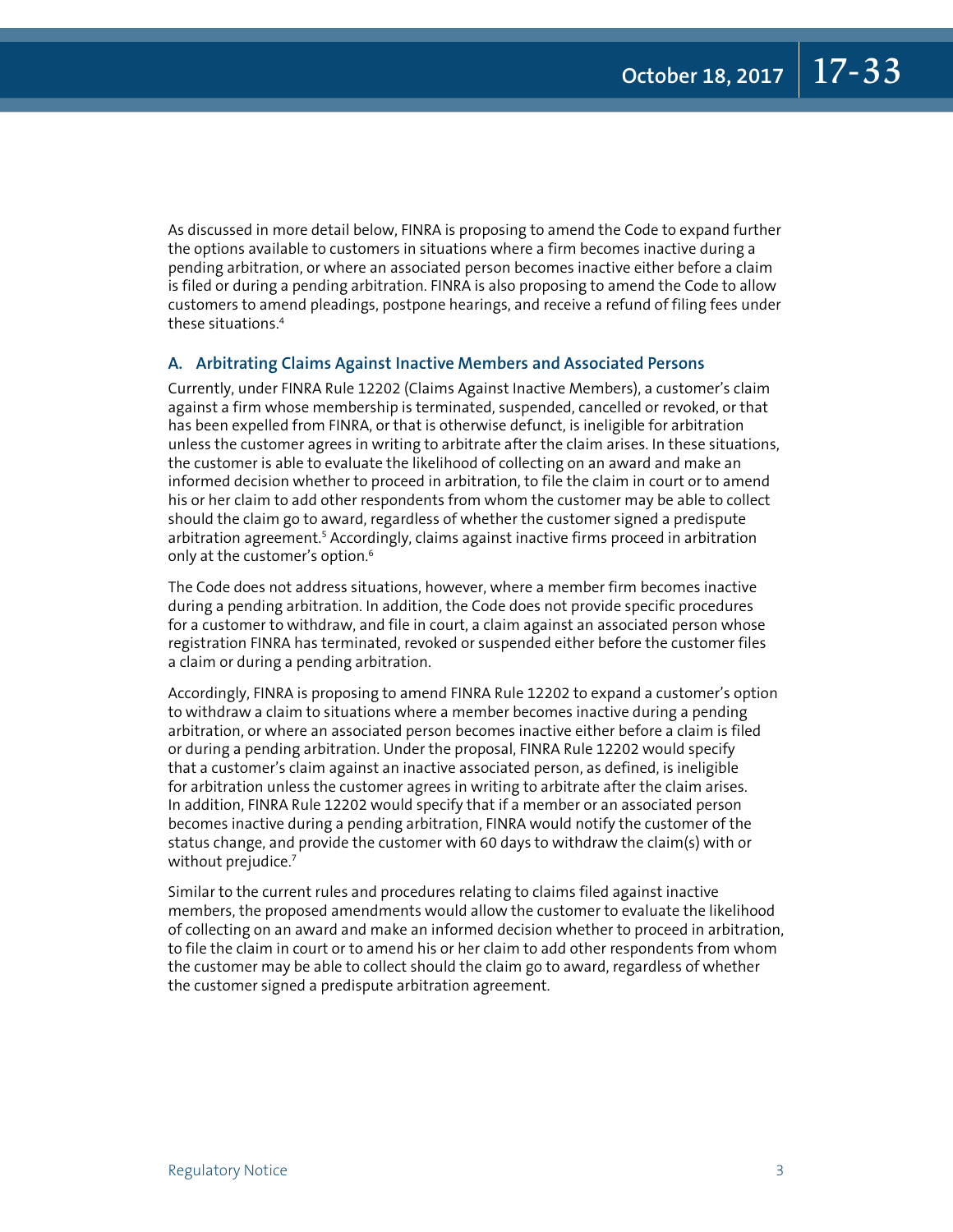In addition, FINRA is proposing to amend FINRA Rule 12100 (Definitions) to add definitions of "inactive member" and "inactive associated person." Consistent with Rule 12202 today, FINRA is proposing to define an "inactive member" as a member whose membership is terminated, suspended, cancelled or revoked; that has been expelled from FINRA; or that is otherwise defunct.

An "inactive associated person" would be defined as a person associated with a member whose registration is revoked<sup>8</sup> or suspended,<sup>9</sup> or whose registration has been terminated for a minimum of 365 days.<sup>10</sup> Thus, if an associated person's registration is not revoked or suspended and the individual re-registers within a year, the individual would not be classified as terminated and, therefore, would not be deemed inactive.

#### **B. Amending Pleadings**

FINRA Rule 12309 (Amending Pleadings) limits a party's ability to amend a statement of claim, among other pleadings, after FINRA has appointed a panel to the case. Specifically, once FINRA appoints a panel to a case, a party can amend a pleading only if the arbitrators grant a party's motion to do so. FINRA Rule 12309 also provides that a party cannot add a new party to the case after arbitrator ranking lists are due to the Director of Arbitration until FINRA appoints the panel and the arbitrators grant a party's motion to add the new party.

FINRA believes that a customer should be able to change his or her litigation strategy during a pending case once the customer learns that a firm or an associated person has become inactive. Accordingly, FINRA is proposing to amend FINRA Rule 12309 to provide that if FINRA notifies a customer that a firm or an associated person has become inactive during a pending arbitration, the customer may amend a pleading, including adding a new party, within 60 days of receiving such notice.

#### **C. Postponing Hearings**

FINRA Rule 12601 (Postponement of Hearings) addresses when a scheduled hearing date can be postponed. The parties can agree to postpone a hearing. Absent an agreed upon postponement, a hearing can be postponed by the FINRA staff in extraordinary circumstances, by the arbitrators at their discretion, or by the arbitrators upon a party's motion. FINRA is proposing to amend FINRA Rule 12601 to provide that if FINRA notifies a customer that a firm or an associated person has become inactive and the scheduled hearing date is within 60 days of the date the customer receives the notice from FINRA, the customer may postpone the hearing date. Since the proposed amendment would provide a customer with 60 days to determine how to proceed after FINRA notifies the customer of the status change to inactive, it would be appropriate, FINRA believes, to allow the customer to postpone a scheduled hearing that falls within that time period.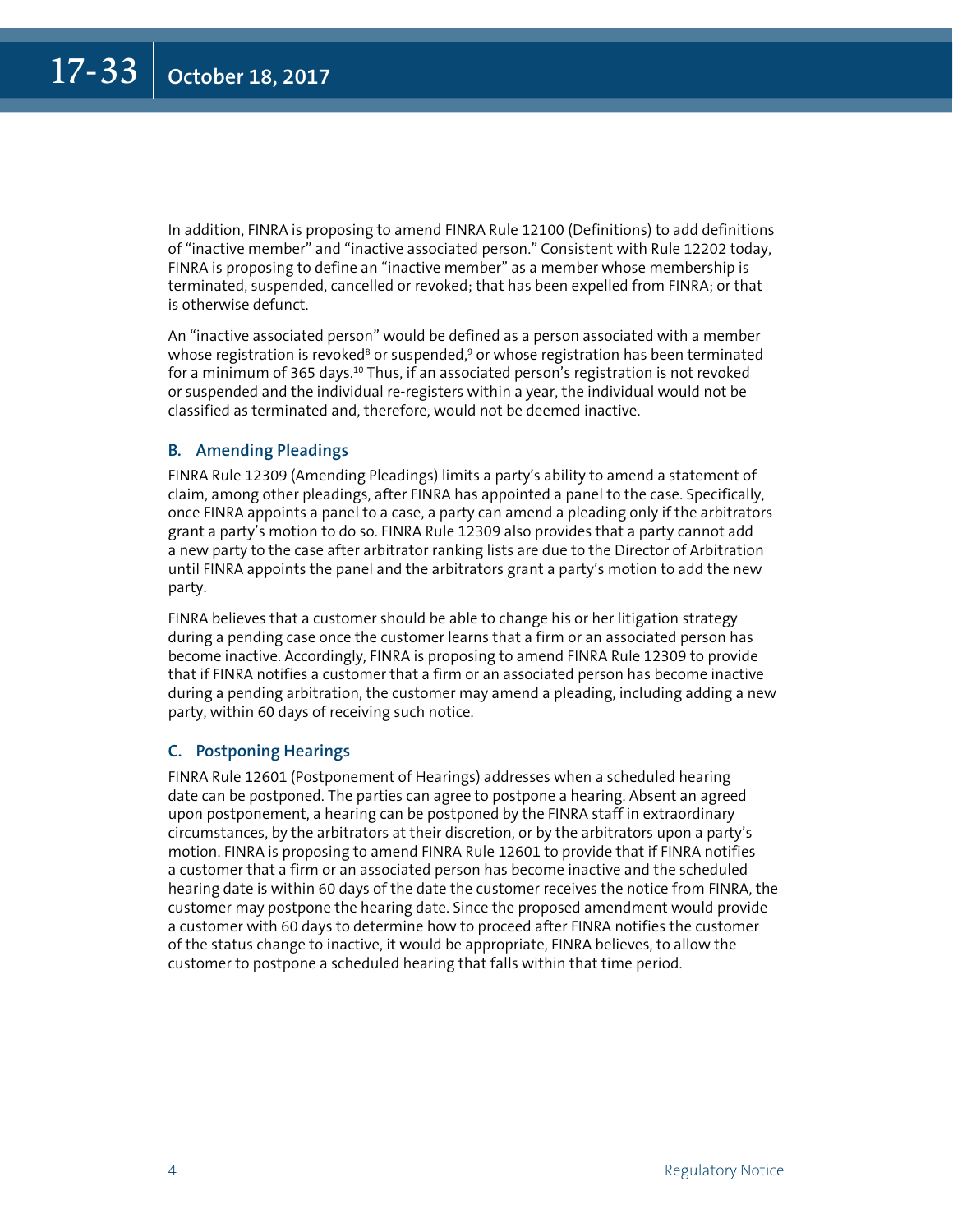In addition, FINRA assesses postponement fees against the parties for each postponement agreed to by the parties, or granted upon the request of one or more parties. FINRA also charges an additional fee of \$600 per arbitrator if a postponement takes place within 10 days of a scheduled hearing date. The additional \$600 per arbitrator fee is paid to the arbitrators to compensate them for the late adjournment.<sup>11</sup> FINRA is proposing to amend FINRA Rule 12601 to provide that if FINRA notifies a customer that a firm or an associated person has become inactive and the scheduled hearing date is within 60 days of the date the customer receives the notice from FINRA, then FINRA would not charge the customer a postponement fee or an additional fee of \$600 per arbitrator if a customer chooses to postpone a scheduled hearing.

FINRA is also proposing to amend FINRA Rule 12214 to make it clear that it would continue to pay the \$600 honoraria to the arbitrators to compensate them for their time if a customer chooses to postpone a scheduled hearing within 10 days before a scheduled hearing session because the customer learns that the firm or associated person has become inactive.

#### **D. Default Proceedings**

FINRA Rule 12801 (Default Proceedings) permits a claimant to request default proceedings against any associated person respondent whose registration is terminated, revoked or suspended, and who failed to file an answer to a claim within the time provided in the Code. A single arbitrator will decide the case based on the claimant's pleadings and other documentation.12 The claimants must present a sufficient basis to support the making of an award.<sup>13</sup> The arbitrator may not issue an award based solely on the nonappearance of a party.14

As noted, the proposed amendments would define an inactive associated person as a person associated with a member whose registration is revoked or suspended, or whose registration has been terminated for a minimum of 365 days.15 In the context of a default proceeding, FINRA believes that it would be appropriate to continue to allow a customer to request default proceedings against any terminated associated person who fails to answer a claim regardless of how long the associated person has been terminated, consistent with the existing rule.

Accordingly, FINRA is proposing to amend FINRA Rule 12801(a) to specify that a claimant may request a default proceeding against a terminated associated person who fails to file an answer within the time provided in the Code regardless of the number of days since termination. For example, the proposed amendment would make clear that a customer could initiate a default proceeding against an associated person who left a firm, joined a new firm one week later and failed to answer a claim relating to activities at the former firm.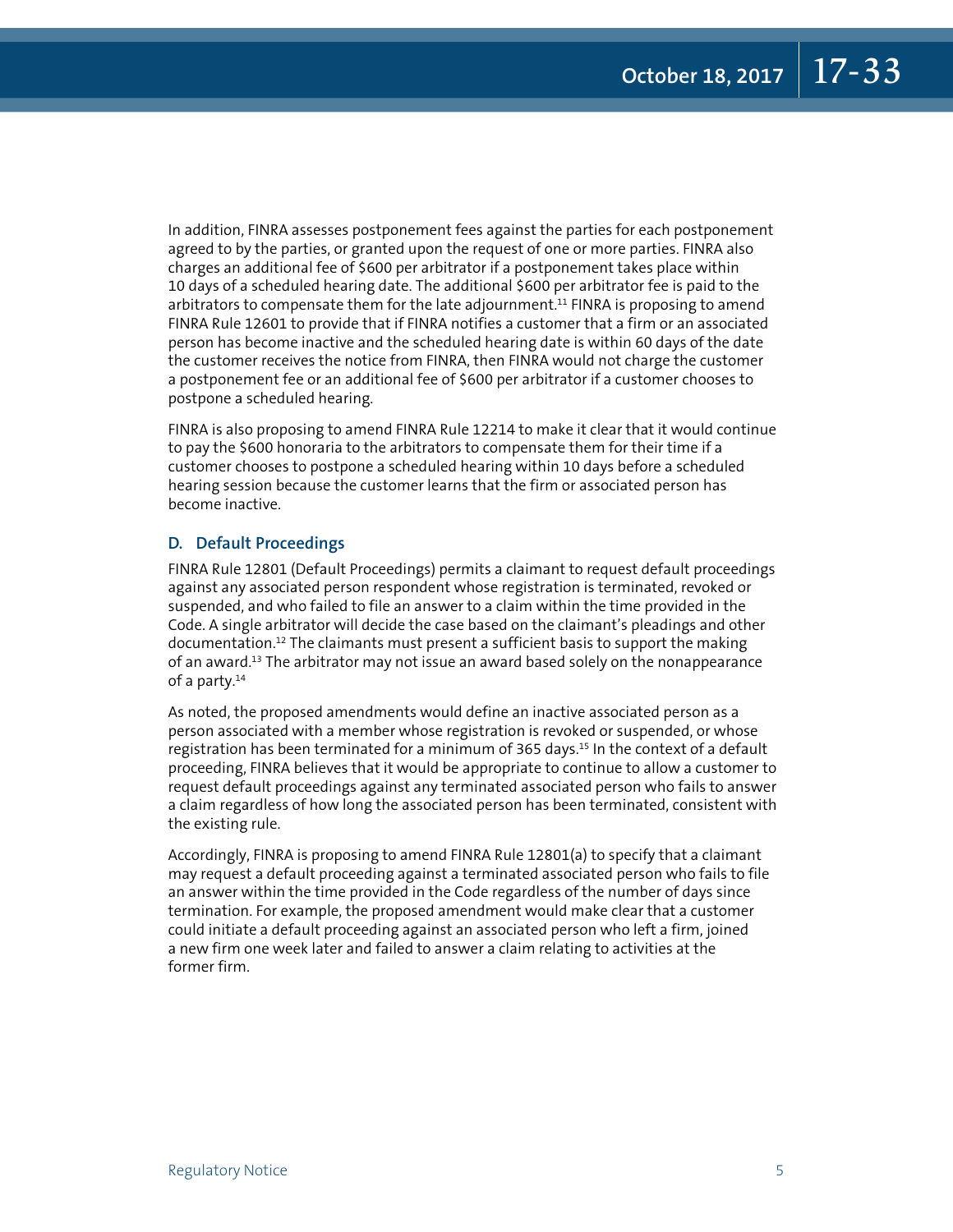#### **E. Refunding Filing Fees**

FINRA Rule 12900 (Fees Due When a Claim is Filed) specifies that if a claim is settled or withdrawn more than 10 days before the date that the hearing is scheduled to begin, a party paying a filing fee will receive a partial refund of the filing fee. The rule also provides that FINRA will not refund any portion of the filing fee if a claim is settled or withdrawn within 10 days of the date that the hearing is scheduled to begin.

FINRA is proposing to amend FINRA Rule 12900 to provide that FINRA will refund a customer's full filing fee if FINRA notifies a customer that a firm or an associated person has become inactive during a pending arbitration, and the customer withdraws the case against all parties within 60 days of the notification. FINRA would refund the filing fee even if the customer withdraws the case within 10 days of the date that the hearing is scheduled to begin.

#### **Preliminary Economic Impact Assessment**

#### **A. Regulatory Need**

FINRA has adopted rules and procedures that expand the options available to a customer when dealing with those member firms or associated persons that are responsible for most unpaid awards—firms and associated persons who are no longer in business either at the time the claim is filed or at the time of the award. Despite these measures, the rules do not always enable customers to collect awards. Ultimately, it is difficult for customers to collect from firms or associated persons who are no longer in business, whether the customer has an arbitration award or a court judgment.

The proposed amendments are intended to help further address the issue of unpaid customer arbitration awards by expanding the options available to customers when filing a claim in arbitration against an inactive firm or associated person, or if the firm or associated person becomes inactive during a pending arbitration.

#### **B. Economic Baseline**

The economic baseline for the proposed amendments is the current rules under the Code that address customer disputes in arbitration. The proposal is expected to affect parties in an arbitration including customers, member firms and associated persons.

The Code currently provides that a customer's claim against a firm whose membership is terminated, suspended, cancelled or revoked, or that has been expelled from FINRA, or that is otherwise defunct, is ineligible for arbitration unless the customer agrees in writing to arbitrate after the claim arises. The Code does not address situations where a firm becomes inactive during a pending arbitration. In addition, the Code does not currently provide specific procedures for a customer to withdraw, and file in court, a claim against an associated person whose registration FINRA has terminated, revoked, or suspended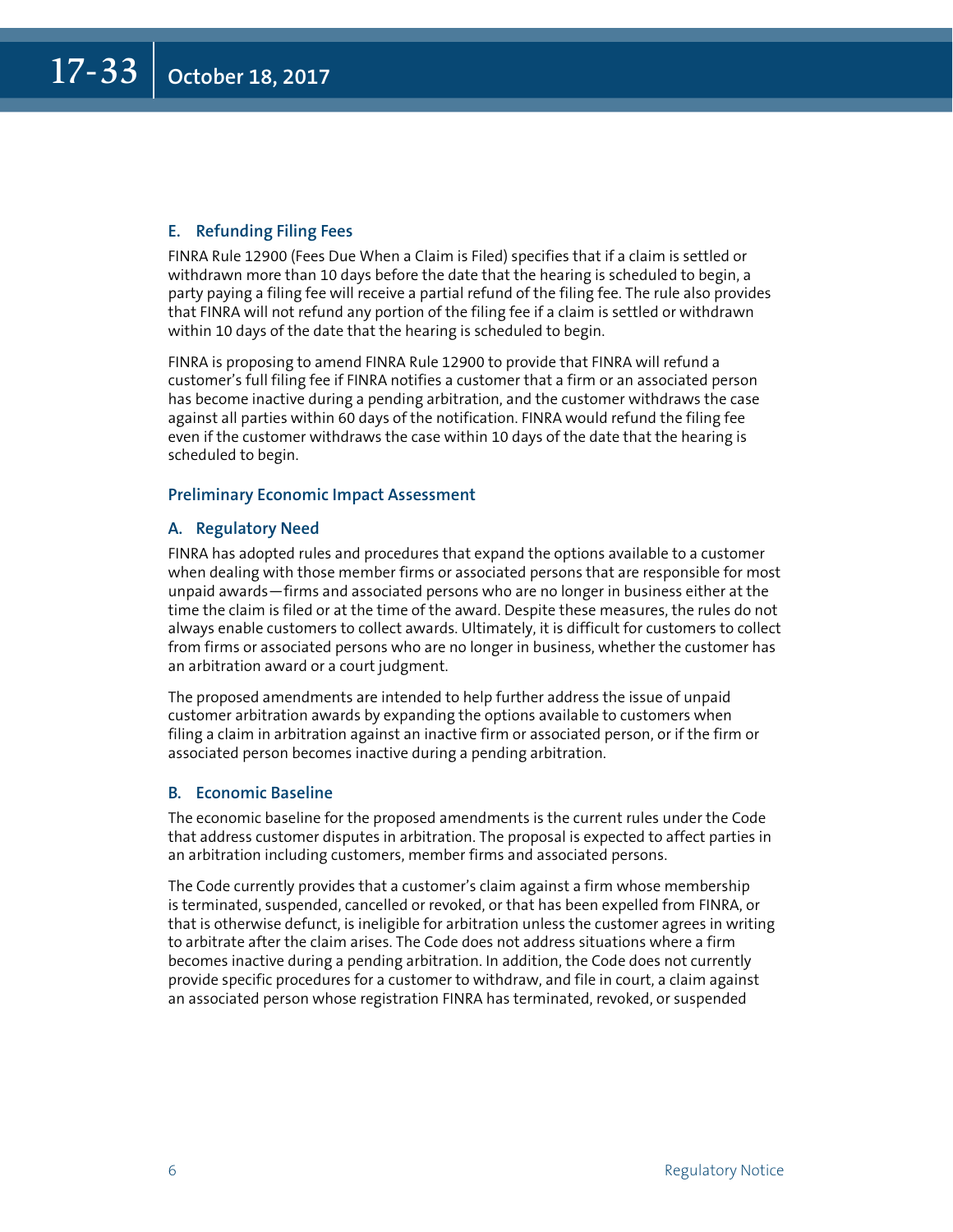either before the customer files a claim or during a pending arbitration. The Code also does not currently provide specific procedures for a customer to amend pleadings, postpone hearings, and receive a refund of filing fees where a firm or an associated person becomes inactive during a pending arbitration.

FINRA staff is able to identify 1,328 customer cases closed by hearing or by papers (or by stipulated awards) from 2014 to 2016. Among these cases, FINRA staff is able to identify 278 cases (21 percent) where a firm or an associated person would have been identified as inactive under the proposed amendments either before or during a pending arbitration.

#### **C. Economic Impacts**

The benefit of the proposed amendments arises from the expansion of a customer's options under the Code where a member firm becomes inactive during a pending arbitration, or where an associated person becomes inactive either before a claim is filed or during a pending arbitration. The proposed amendments would enable customers to determine whether to proceed in arbitration or to file a claim in court, regardless of whether the customer signed a predispute arbitration agreement. Customers who withdraw claims would also benefit from the refund of the filing fee. Upon learning that the respondent firm or associated person is inactive, a customer may determine to amend his or her claim to add other respondents from whom the customer may be able to collect should the claim go to award. Customers would also have the ability to postpone hearings without penalty and thereby have additional time to prepare.<sup>16</sup> More generally, the proposed amendments would increase the ability of customers to alter their litigation strategy if they remain in arbitration.

The proposal may impose costs on customers, firms and associated persons. For customers who withdraw their claims in arbitration and file in court, they could incur additional legal expense and time to resolve the dispute. The proposal could also impose costs on firms and associated persons. If customers withdraw their claims and then file them in court, inactive firms and associated persons could incur additional costs to resolve the dispute. If customers remain in arbitration and amend their pleadings, firms and associated persons who remain parties to the arbitration could incur legal expense to alter their litigation strategy.

The magnitude of the aggregate benefits and costs of the proposal depends upon whether customers would exercise the options under the proposed amendments and the resulting outcomes. FINRA believes that few customers would withdraw claims from arbitration in the presence of the proposed rules. In FINRA's experience, customers typically proceed with arbitration even when notified that a firm is inactive at the time of filing and remain in arbitration in the event that a firm or an associated person leaves the industry while the arbitration is pending.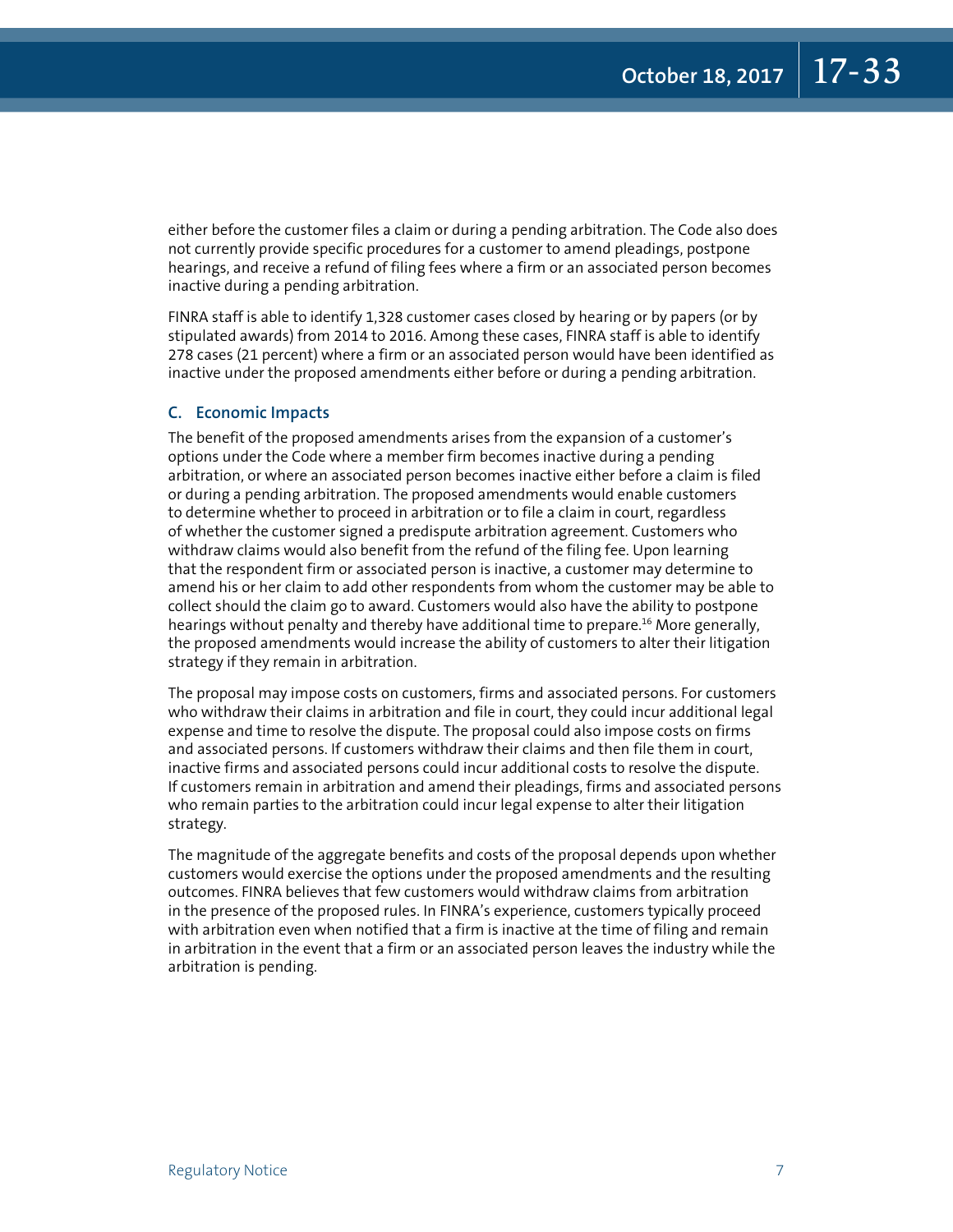One reason customers remain in arbitration when the named party is inactive may be the additional costs of restarting a case in another venue. Another reason may be the expectation that another venue would not result in a higher likelihood of redress. As discussed above, customers can today confirm an arbitration award in court in order to avail themselves of its judicial authority. Based on this experience, FINRA believes that customers would continue to remain in arbitration and exercise the newly provided options under the proposed amendments relating to amending pleadings and postponing hearings.

The proposed amendments would provide no significant benefits and impose no material costs on customers who would not change their behavior in the presence of the rule, nor on the firms and associated persons who are party to their claims. In the event that a panel would otherwise grant the requests provided under the proposal (*e.g.*, amended pleadings), the benefits to the proposed amendments would be limited to the streamlining of the arbitrators' decisions. In general, however, the use of the options in a limited number of circumstances suggests that the magnitude of the benefits and costs of the proposal are likely to be small.

#### **D. Alternatives Considered**

FINRA exercised discretion in setting the requirement for associated persons to be considered inactive if their registrations have been terminated for a minimum of 365 days. FINRA also exercised discretion by not including a similar requirement for associated persons whose registrations have been revoked or suspended. The 365 minimum day requirement would typically delay the ability of customers to use the options under the proposed amendments. If access to the options under the proposed amendments is beneficial to customers and increases the likelihood of redress, then the requirement could reduce these benefits.17 FINRA considered the loss of customer benefits in addition to the costs to customers of withdrawing claims or amending pleadings when associated persons only temporarily leave the industry.<sup>18</sup> FINRA also considered the costs to associated persons from the loss of FINRA arbitration as the agreed upon forum for dispute resolution. The 365 minimum day requirement is one alternative. FINRA requests comment below regarding the length of the minimum-day requirement or other alternatives that would provide customers the most benefits while minimizing their costs.

Lastly, FINRA exercised discretion in setting the amount of time from when customers receive notification of the inactive status of a firm or an associated person to when they could exercise their options under the proposed amendments. After 60 days, customers would lose the benefits under the proposed amendments. However, the 60-day timeframe would limit the effect of an inactive firm or associated person on a pending arbitration, and provide certainty that the arbitration would continue in regular order after the time period had elapsed. FINRA believes that 60 days is sufficient for a customer to decide on the proper course of action.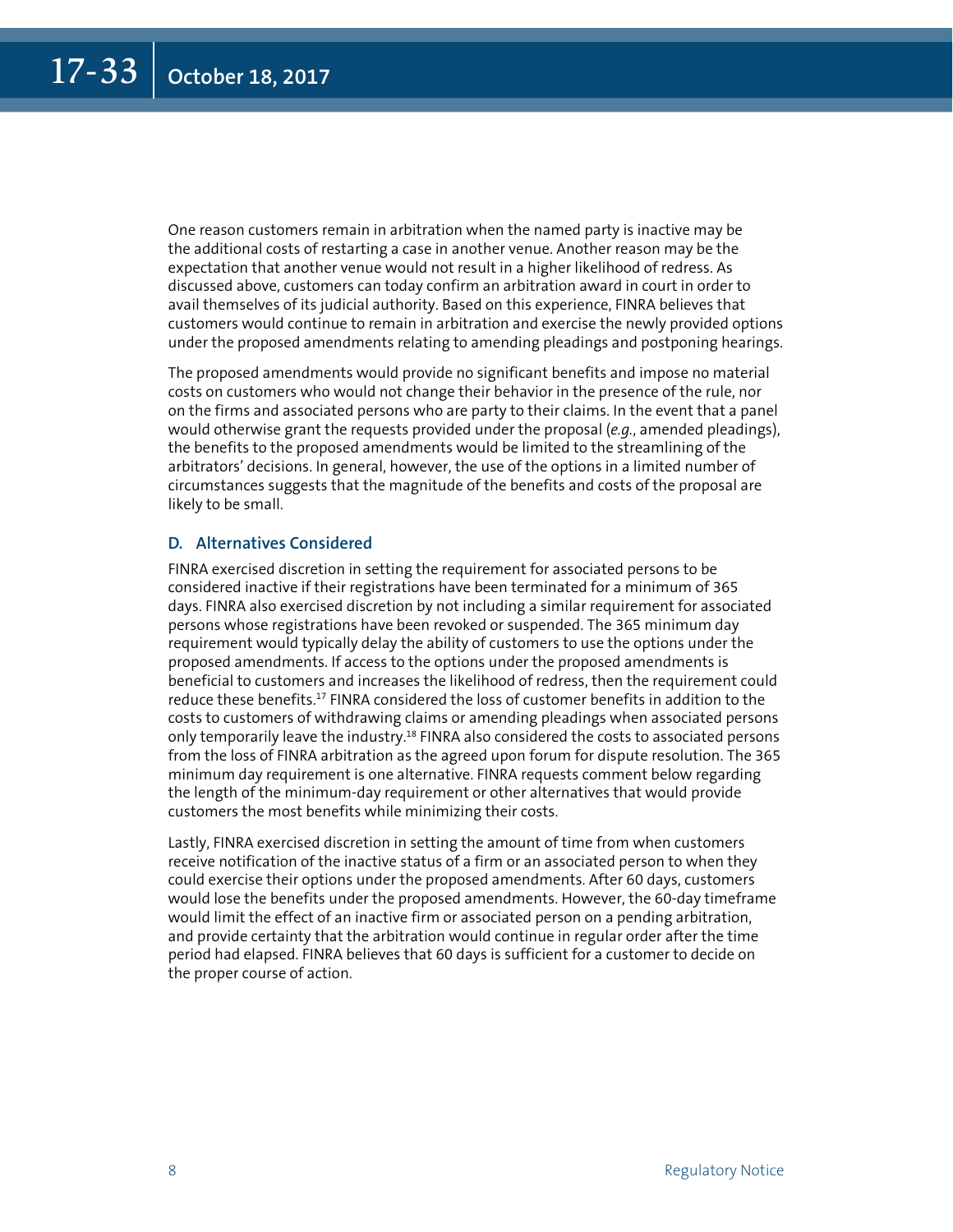#### Request for Comment

FINRA is interested in receiving comments on all aspects of the proposed amendments, including the economic impact of the proposed amendments. FINRA requests data and other quantitative measures in support of comments where possible.

- $\triangleright$  Under what scenarios would customers withdraw their claims without prejudice under the proposed amendments? How likely are these scenarios?
- $\triangleright$  Does the 365 minimum day requirement properly balance the benefits to customers from the ability to exercise the options under the proposed amendments to the potential costs to customers from exercising the options and having the inactive associated person return to the industry? Should the minimum number of days be more or less than 365? Why?
- $\triangleright$  In proposing the 365 minimum day requirement, FINRA considered that approximately 75 percent of individuals who leave the industry return within one year. Are there other factors FINRA should consider in determining whether to include a 365 minimum day requirement for terminated associated persons to be considered inactive?
- $\blacktriangleright$  Are there other relevant benefits and costs associated with the proposal that were not discussed in the economic impact analysis? What are the consequences of the benefits and costs, and what are the magnitudes of its effects?
- $\triangleright$  Would the proposed amendments impact the incentives of firms and associated persons? If so, how?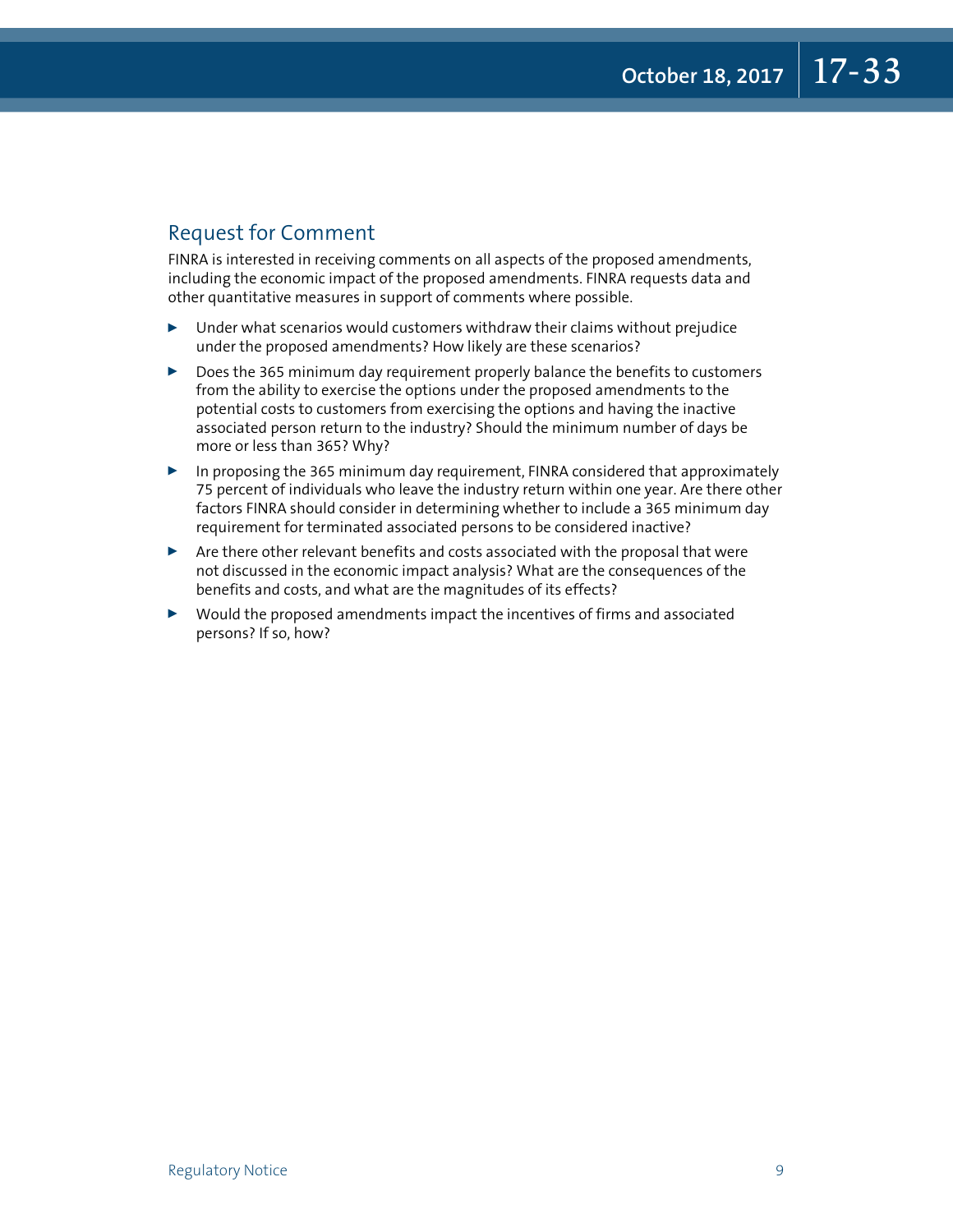#### **Endnotes**

- 1. FINRA will not edit personal identifying information, such as names or email addresses, from submissions. Persons should submit only information that they wish to make publicly available. *See Notice to Members 03-73* (Online Availability of Comments) (November 2003) for more information.
- 2. *See* Section 19 and rules thereunder. After a proposed rule change is filed with the SEC, the proposed rule change generally is published for public comment in the *Federal Register*. Certain limited types of proposed rule changes take effect upon filing with the SEC. *See* SEA Section 19(b)(3) and SEA Rule 19b-4.
- 3. Unpaid awards occur in customer cases, those involving an investor, as well as intra-industry cases, those involving industry members only. The proposed amendments relate to unpaid customer arbitration awards only.
- 4. FINRA is also proposing to amend the Code to update cross-references and make other nonsubstantive, technical changes to rules impacted by the proposal.
- 5. If the customer notifies FINRA in writing that he or she does not want to proceed against the inactive firm in FINRA's forum, the staff deems the customer's agreement to submit to arbitration rescinded and sends the customer a full refund of any filing fee remitted.
- 6. In FINRA's experience, customer claimants almost always decide to pursue arbitration claims. Claimants' counsel has indicated to FINRA staff that they continue to pursue claims against inactive firms and associated persons due to the possibility of collection from various parties, sources and entities not named in the arbitration case, including: (1) bankruptcy trustees; (2) commercial insurance policies; (3) successor firms; (4) fidelity bonds; and (5) control persons.
- 7. FINRA Rule 12702 (Withdrawal of Claims) provides that before a party answers a statement of claim, the claimant can withdraw the claim with or without prejudice. However, after a party submits an answer, the claimant can only withdraw the claim with prejudice unless the panel or the parties agree otherwise. FINRA is proposing to make a conforming change to Rule 12702 to provide that a customer can withdraw a claim without prejudice if the party that submitted an answer is an inactive member or inactive associated person. Withdrawal without prejudice would allow the customer to re-file the arbitration at a later date.
- 8. In the Central Registration Depository (CRD®), a "revoked" status of an individual's registration reflects revocation of an individual's license.
- 9. A "suspended" status in CRD indicates that an individual's registration has been suspended.